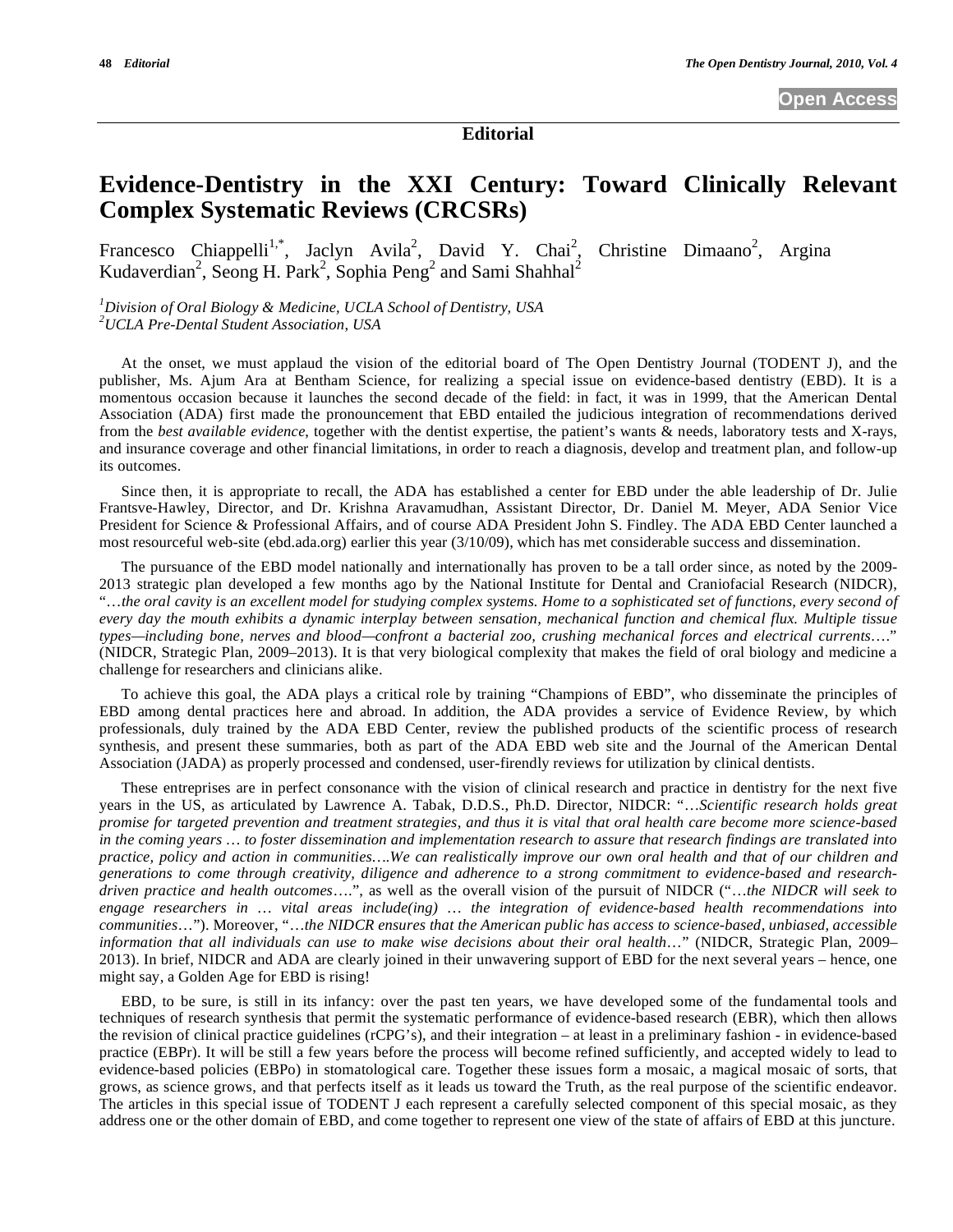This special issue of TODENT J collects a number of seminal original research and review papers that converge to respond to the call to pave the way for the new decade in EBD. Three fundamental sections may group these reports, albeit such a structure may be too rigid. Specifically, and following the initial introductory paper, which is an encouraging statement of fact entitled "Evidence based dentistry in a developing economy – the Nigerian example", in which Dr. Akadiri and colleagues discuss the emergence of EBD in the context of the health care system in Nigeria, as one example of an emerging economy, Plutzer and collaborators highlight a critical problem in EBD, which refers to missing data, drop-outs and incomplete data sets in a superb re-examination of their work ("Dealing with Missing Outcomes: Lessons from a Randomized Trial of a Prenatal Intervention to Prevent Early Childhood Caries"). Dr. Bauer articulates in "Probability-Utility Model for Managing Evidencebased Central Database", one major area of concern for EBD in the next decade is the establishment of user-friendly databases, and the integration of information technology within the evidence-based decision-making process. In a further exploration of this particularly salient issue for the future of EBD, Giacomelli and Covani explore the process of data mining and its role in EBD in "Bioinformatics and data mining studies in oral genomics and proteomics: new trends and challenges". Dr. Bender emphasizes in "Using and Interpreting Adjusted NNT Measures in Biomedical Research", one fundamental component of the integration of research synthesis in the utilization of the best available evidence in clinical practice depends to a large extent on the number needed to treat (NNT) concept, which is explored in that article. A second section of this collection of papers, might be less research-directed and may be viewed to focus more of clinical issues. It includes the papers of Nocini and collaborators, in "Evidence-based dentistry in oral surgery: Could we do better?", bring to the surface the awareness that the field of EBD is not equally utilized across all dental specialties, such as particularly is the case in oral surgery. In a similar theme, Papadopoulos, in "Meta-analyses and Orthodontic Evidence-based Clinical Practice in the 21st Century", explores the role and integration of EBD specifically in orthodontics in the next decade. This awareness of the present limitation and need-to-grow of EBD as a field is further developed in the third section of this anthology, and include report by Kung and collaborators ("From Systematic Reviews to Clinical Recommendations for Evidence-Based Health Care: Validation of Revised Assessment of Multiple Systematic Reviews (R-AMSTAR) for Grading of Clinical Relevance"). Dr. Bauer and colleagues discuss the novel science of translational EBD, which holds strong promise in the next several years, in "Predictor Model of Root Caries in Older Adults: Reporting of evidence to The Translational Evidence Mechanism". In "The Translation Evidence Mechanism. The Compact between Researcher and Clinician", Dr. Bauer and Chiappelli discuss the intertwining of EBR and EBPr in the actualization of the EBD paradigm.

The articles presented in this issue could at best point to the future, but they cannot describe it. What must be done, however, is to look forward as we train the younger generation of EBD researchers and providers, and identify where work is imminently needed, where progress is urgently demanded, and where improvements to the field are most likely to occur in the short, the medium and the longer term. I have been very fortunate to work closely with a group of most promising pre-dental students while I was training them in EBD. They are listed as most deserving co-authors of this editorial because they made an invaluable contribution to one particular domain, which the field sees as the "next frontier" in EBD. That is to say, as systematic reviews accumulate on a given topic, the science of research synthesis will demand that they, somehow, be synthesized (e.g., systematic reviews traditionally incorporate primary research such as clinical trials and observational studies). The Kung paper touches on that very issue: what to do, and how to handle multiple systematic reviews on a given topic, particularly when they fail to propose similar consensus statements; that is to say, how to handle "discordant systematic reviews". Following the lead proposed by the ADA Center for EBD, this brilliant group of students excogitated an approach to synthesize multiple systematic reviews, and to coalesce them with primary research in a given domain, hence generating "complex systematic reviews" (aka, "meta-systematic reviews"). A better name perhaps might be Clinically Relevant Complex Systematic Reviews (CRCSRs): we shall see if this concept, name and approach weather the test of time. The details of the CRCSR process would be inappropriate to describe at this point, because it still needs to be perfected and presented to the scientific community; but, this ongoing work certainly gives a flavor for where the field is heading in the next few years.

Other important domains of EBD that are being explored, and that will become routine in the next few years include EBR on diagnostic studies, because EBD has largely been performed on prognostic clinical situations. It is important that we define how to obtain the best available evidence for establishing the presence or the absence of a condition (i.e., diagnosis), as well as for following the course of the disease and the success or failure of treatment (i.e., prognosis). Furthermore, it is increasingly recognized that the pursuit of the best available evidence in the EBD paradigm cannot, and must not rely only of the "level of the evidence" – meaning "what" was done: was it a clinical trial or an observational study; but must include as well the "quality of the evidence" – meaning "how" the study was conducted. Simply stated, a high level of evidence study (e.g., randomized clinical trial) that is performed poorly will generate evidence that could carry significant potential harm to the patient.

Research has established that, based on widely accepted standards of research methodology, design and data analysis, criteria can be developed that will accurately quantify the "quality of the evidence". Based on those criteria, sub-standard reports, what ever their "level of evidence", can be excluded by a process based upon statistical inference (i.e., acceptable sampling analysis). The remaining lot then represents the "best" of all of the "available" evidence. The Kung et al paper describes how this approach can be effectively utilized to rate systematic reviews, and to provide the clinician with userfriendly criteria to determine which consensus statement to use, or to avoid in the evidence-based clinical decision-making process.

It is self-evident that, if the field opens its horizons beyond the constraints of the "level of evidence", then several important hurdles will be resolved. For example, in several clinical fields, particularly in dentistry, clinical trials are close to impossible to